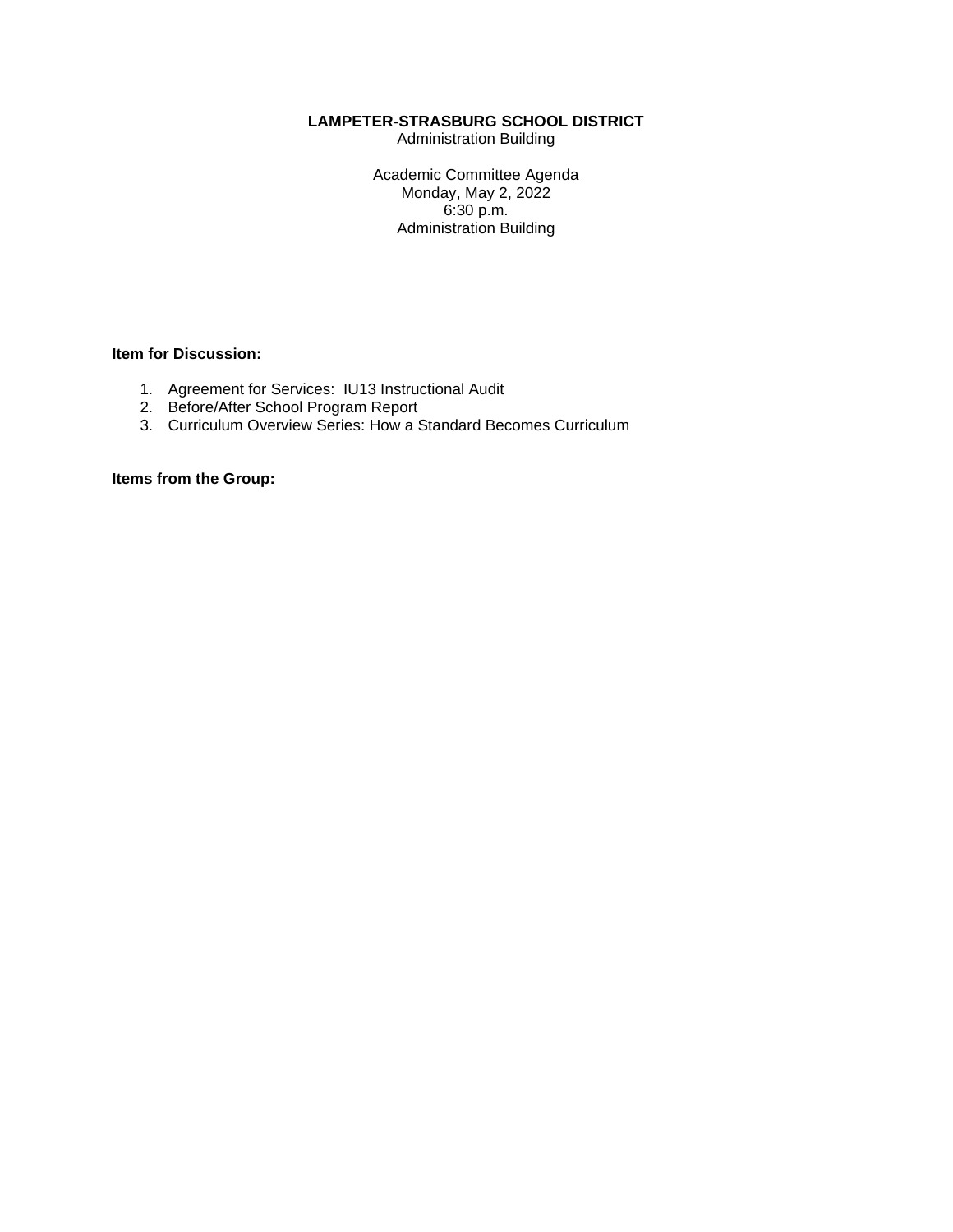

### Proposal for Teaching and Learning Services

Prepared for **Dr. Andrew Godfrey, Lampeter-Strasburg School District**

> Prepared by **Dr. Kelly Galbraith** Lancaster-Lebanon Intermediate 13

> > 1020 New Holland Avenue Lancaster, PA 17601

Tel: (717) 606-1667 Email: kelly galbraith@iu13.org

> Submitted on **April 22, 2022**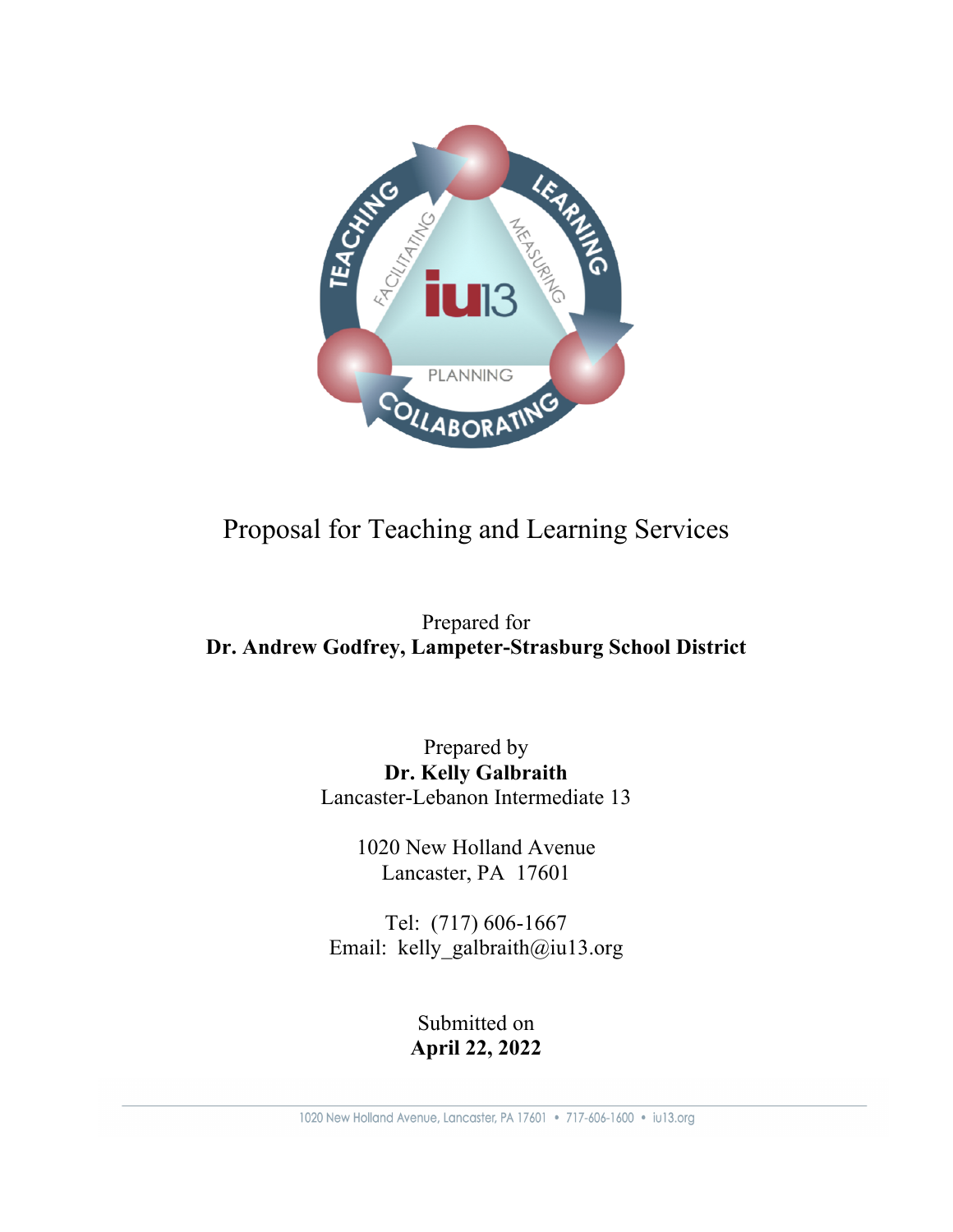## Teaching &<br>Learning<br>Collaborative

Dear Dr. Godfrey,

Lancaster-Lebanon Intermediate Unit 13 is pleased to present Lampeter-Strasburg School District with this proposal for teaching and learning services. We understand the desire for an instructional audit and behavioral health assessment and recognize the opportunity to provide an instructional program review and behavioral health assessments as solutions. We believe that we are uniquely positioned to successfully offer these services to Lampeter-Strasburg School District based upon the breadth and depth of curriculum, instruction, content-area, and behavioral health and school climate expertise of the consultants at IU13.

Having discussed your requirements, we are confident that our proposed instructional program review and behavioral health assessment will effectively address your district's needs. Our goal is to provide you with a final report that includes data, commendations, and recommendations that you can use to set priorities and develop a plan for continuous improvement. This proposal is for the 2021-2022 and 2022-2023 school years for a total cost of \$31,875.

We are confident that our proposal offers an effective solution for your school district's needs. We sincerely hope that you consider us a long-term partner in the pursuit of educational excellence and continuous improvement. I am available to answer any questions that you may have about this proposal and look forward to discussing this opportunity further.

After reviewing the proposal, the following steps should be performed in order to come to a final agreement:

- Submission of questions/suggestions
- Negotiation of final fees, terms, and timeline
- Request a Contract from IU13

We look forward to working with the staff at Lampeter-Strasburg School District. Thank you for contacting us regarding this opportunity.

Sincerely,

Kelly M. Halbraith

Dr. Kelly Galbraith Program Director of Teaching and Learning Lancaster-Lebanon Intermediate Unit 13 (717) 606-1667 kelly\_galbraith@iu13.org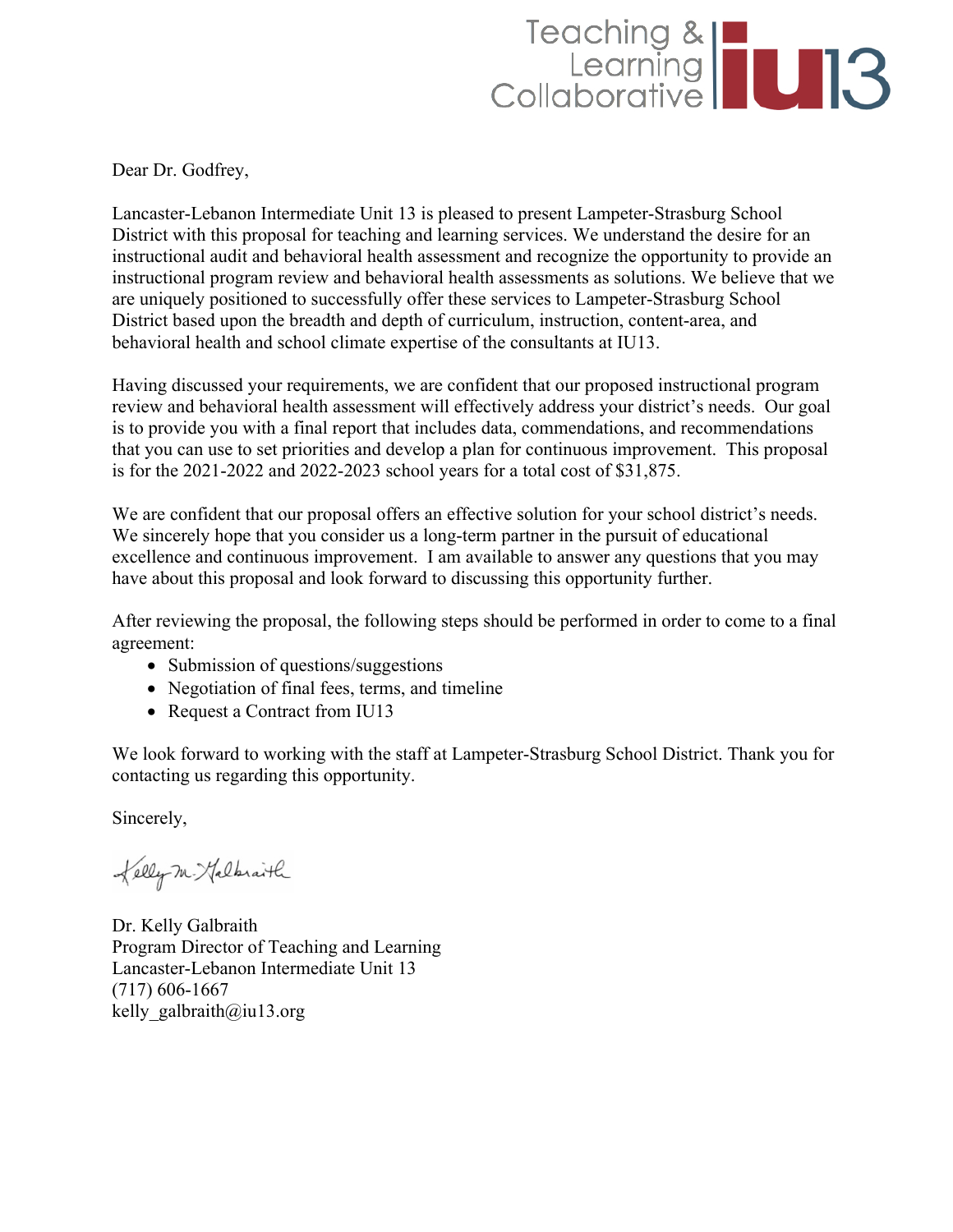

#### **STATEMENT OF WORK**

| Contractor:                  | Lancaster-Lebanon IU13<br>1020 New Holland Pike<br>Lancaster, PA 17601 | Customer:                    | <b>Lampeter-Strasburg School District</b><br>1600 Book Road<br>Lancaster, PA 17602 |  |
|------------------------------|------------------------------------------------------------------------|------------------------------|------------------------------------------------------------------------------------|--|
| Supervisor:                  | Dr. Lauren Beal                                                        |                              |                                                                                    |  |
| Contact:<br>Phone:<br>Email: | <b>Stephanie Fyock</b><br>$(717)$ 606-<br>stephanie fyock@iu13.org     | Contact:<br>Phone:<br>Email: | Dr. Andrew Godfrey<br>$(717)$ 464-3311<br>andrew godfrey@l-spioneers.org           |  |

**Project Start:** May 15, 2022

**Project Completion:** April 15, 2023

**Duration of Services:** 11 months

#### **Description of Work**:

IU13 will conduct an instructional program review and a behavioral health assessment in grades K-12 in Lampeter-Strasburg School District.

#### **Timeline**:

| May $15 -$ July 30, 2022          | <b>Observation Instrument Development</b> |
|-----------------------------------|-------------------------------------------|
| Sept $15 - Dec 15$ , 2022         | Data Collection                           |
| Jan $15 - \text{March } 15, 2023$ | Data Analysis and Written Report Draft    |
| April 15, 2023                    | Delivery of Final Report(s)               |

#### **Limitations:**

- 1. The Services shall be provided only to the employees of the Customer. Under no circumstances will the Customer permit non-employees to participate in, benefit from, or receive materials related to the Services, unless otherwise agreed to by both parties. Audio/video recording of the Services is not permitted. Copying and/or modifying any portion of the online course is strictly prohibited. Any exceptions to this clause must be requested and granted in writing or email correspondence.
- 2. Lancaster Lebanon Intermediate Unit 13 (d.b.a. IU13) retains all rights to the content and materials used in its workshops and services. All content is protected by copyrights, trademarks, or other rights, which are owned by IU13 or by other parties.
- 3. You may use workshop content and materials only for your own in-district, non-commercial use. Content and materials may not be modified, published, reproduced, duplicated, copied, uploaded, downloaded, posted, transmitted, sold, or otherwise exploited for any commercial purpose that is not expressly permitted in writing by IU13 or under copyright law.
- 4. The IU is protected under the Commonwealth of Pennsylvania's Tort Claims Act (Act), and as such, cannot and shall not be held responsible or other otherwise liable for those actions or inactions specifically enumerated under the Act. Based on the foregoing, each partyagrees to protect, indemnify,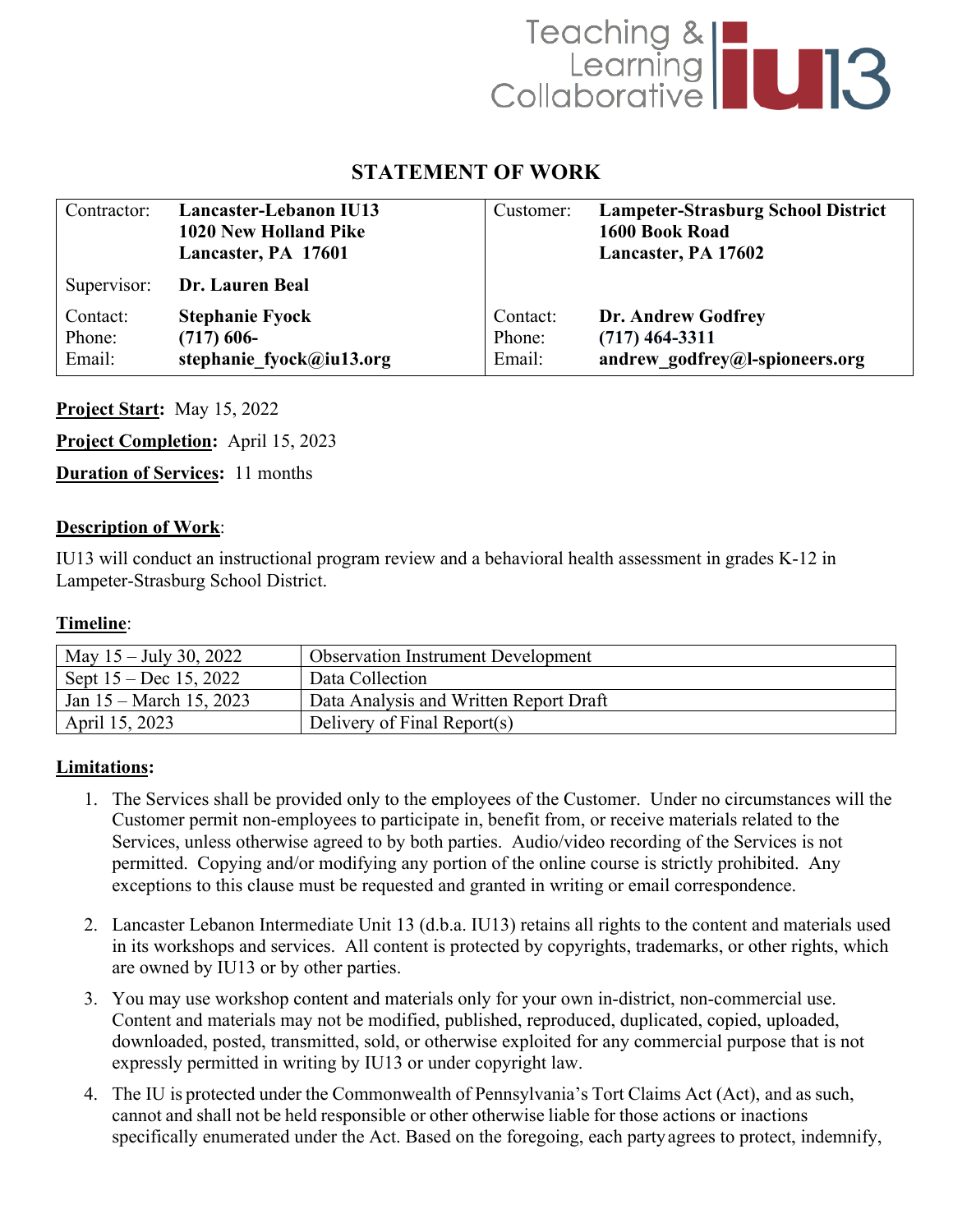

and hold harmless the other party and its agents, employees, directors, officers, affiliates, consultants, and/or contractors from and against any and all damages, injuries (including bodily injury, dismemberment, and/or death), claims, liabilities, and costs (including reasonable attorneys' fees), which arise or may be suffered or incurred in whole or in part as a result of the acts or omissions of the indemnifying party, its agents, employees, directors, officers, affiliates, consultants, and/or contractors, and whether arising under this Agreement, to the extent permitted by law.

- 5. The Customer shall not use, issue or release for publication any articles, photographs, or similar materials including or implying the name of IU13, or any advertising or publicity matter including or implying the name of IU13 or relating to the subject matter of this engagement, without first securing written consent from IU13, which consent may be withheld in the IU13's sole discretion.
- 6. Either Party may terminate this Agreement with 30 days written notice. In the event both Parties wish to mutually terminate this Agreement, the date of termination shall be as agreed by the Parties without regard to the notice provision.
- 7. **Force Majeure.** Neither party will incur any liability to the other if its performance of any obligation under this Agreement is prevented or delayed by causes beyond its control and without the fault or negligence of either party. Causes beyond a party's control may include, but are not limited to, acts of God, war or terrorism, changes in controlling law, regulations, orders or the requirements of any governmental entity, severe weather conditions, civil disorders, natural disasters, fire, a national or Commonwealth of Pennsylvania emergency, disease, plague, epidemic, pandemic, outbreaks of infectious disease or any other public health crisis, including quarantine or other employee restrictions**,** general strikes throughout the trade, work stoppages, accidents and freight embargos. and interruptions, loss or malfunctions of utilities, communications or computer (software and hardware) services; other unforeseeable circumstances beyond the control of the Parties against which it would have been unreasonable for the affected party to take precautions and which the affected party cannot avoid even by using its best efforts. The Contractor shall orally notify the Customer within forty-eight (48) hours and notify in writing within five (5) days of the date on which the Contractor becomes aware, or should have reasonably become aware, that such cause would prevent or delay its performance. Such notification shall (i) describe fully such cause(s) and its effects on performance, (ii) state whether performance under the Agreement is prevented or delayed and (iii) if performance is delayed, state a reasonable estimate of the duration of the delay. After receipt of such notification, the Customer may elect to cancel this Agreement, or to extend the time for performance as reasonably necessary to compensate for the Contractor's delay.
- 8. At least one week prior to the scheduled face-to-face educational consultation, observation, or professional development session(s), the IU13 staff member(s) and the host contact(s)/administrator(s) will discuss health and safety guidelines and expectations to reduce the spread of COVID-19, and faceto-face professional development and/or consultation is contingent upon mutual agreement of these precautions.
- 9. The person signing this Agreement on behalf of the Customer individually warrants that he or she has full legal power to execute this Agreement on behalf of the Customer, and to bind and obligate the Customer with respect to all provisions contained in this Agreement.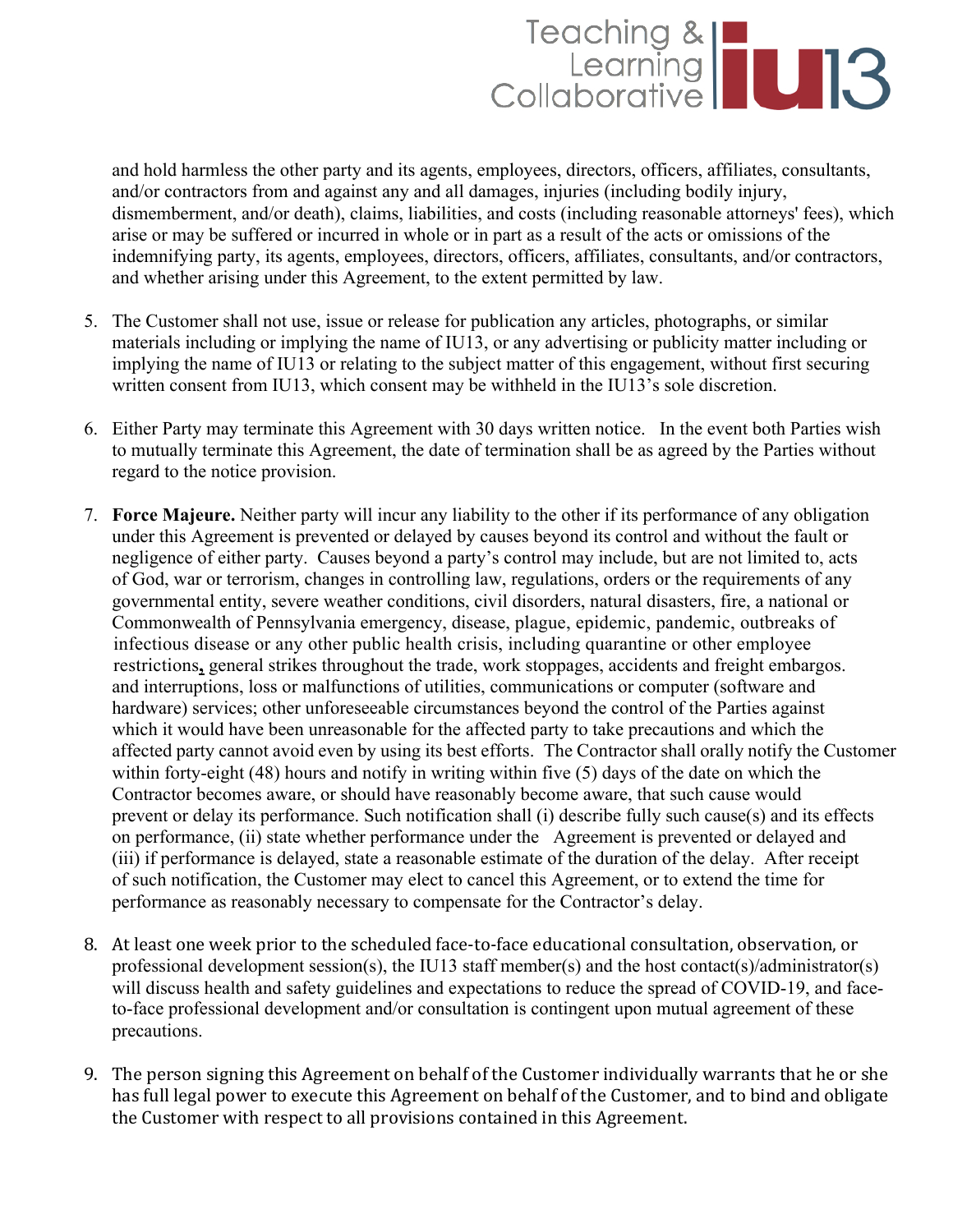

10. This contract cannot be modified or changed without a contract Amendment signed by both the Customer and the Contractor.